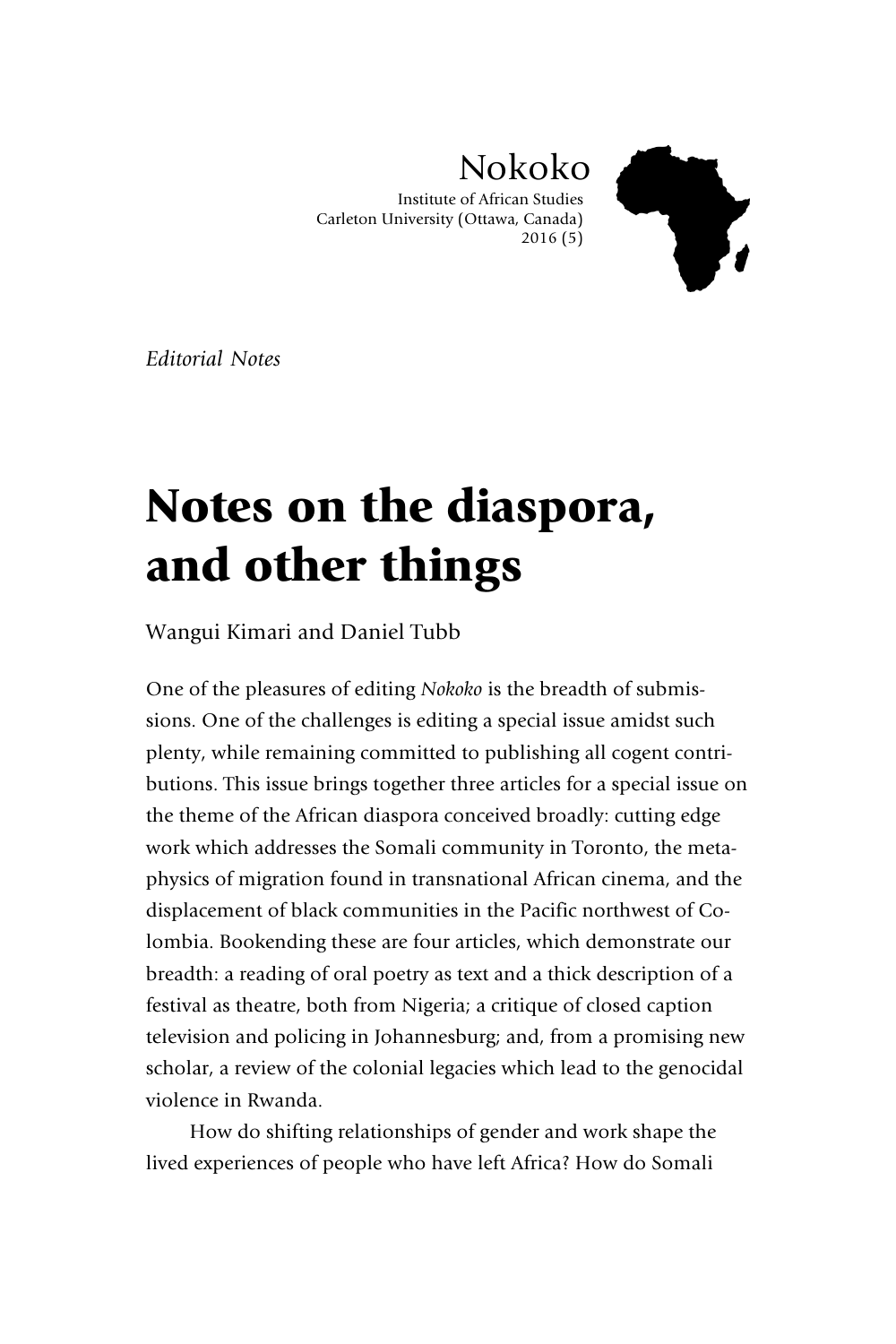## viii Nokoko 5 2016

market women in Toronto benefit from their social networks? Sophia Jesow addresses these questions with her article "African Canadian*"* (pp. 83–91) about social networks, which, she argues, help reduce the socio-economic and linguistic barriers that Somali women in the Greater Toronto area face. Jesow, herself a speaker of Somali and a researcher of immigration, settlement, transnational networks, and health care, conducted over 200 hours of participant observation in *Suuqa Ceelgaab*, a Somali shopping centre located in Rexdale, Toronto, where Somali women occupy all of the 100 rental units. To this, Jesow adds both formal and informal interviews with over 50 women in both individual and group settings and an analysis of the secondary literature. Jesow shows how Somali women in Toronto face challenges in accessing the labor market, overcoming language barriers, and having their qualifications recognized. At the *Suuqa Ceelgaab*, the community of Somali women benefit from what Jesow describes as an 'ethnic economy.' These female social networks within the Somali immigrant community allow women to address their social, economic, and linguistic challenges, to confront feelings of loneliness and alienation, and to face gendered and racialized challenges from living in the diaspora in Toronto. Jesow contributes a nuanced analysis of a suburban mall to a growing literature on black social economies in the Americas.

The experience of the diaspora is, of course, neither recent nor just a story of immigration to North American cities. What do other experiences of migration and displacement say about lives in motion? What do reflections on Afro-descendant social movements in rural and urban contexts in other parts of the Americas illuminate? What can life histories of migration tell about the lives of people forced to move? Claudia Howald, a researcher and lecturer based at FUCLA University in Quibdó, the capital of the northwest Colombian province of the Chocó, addresses these issues in her brilliant French language article "*Paysans, afrocolombiens, déplacés"* (Peasants, Afro-Colombians, and the Displaced, pp. 135–170). She writes in a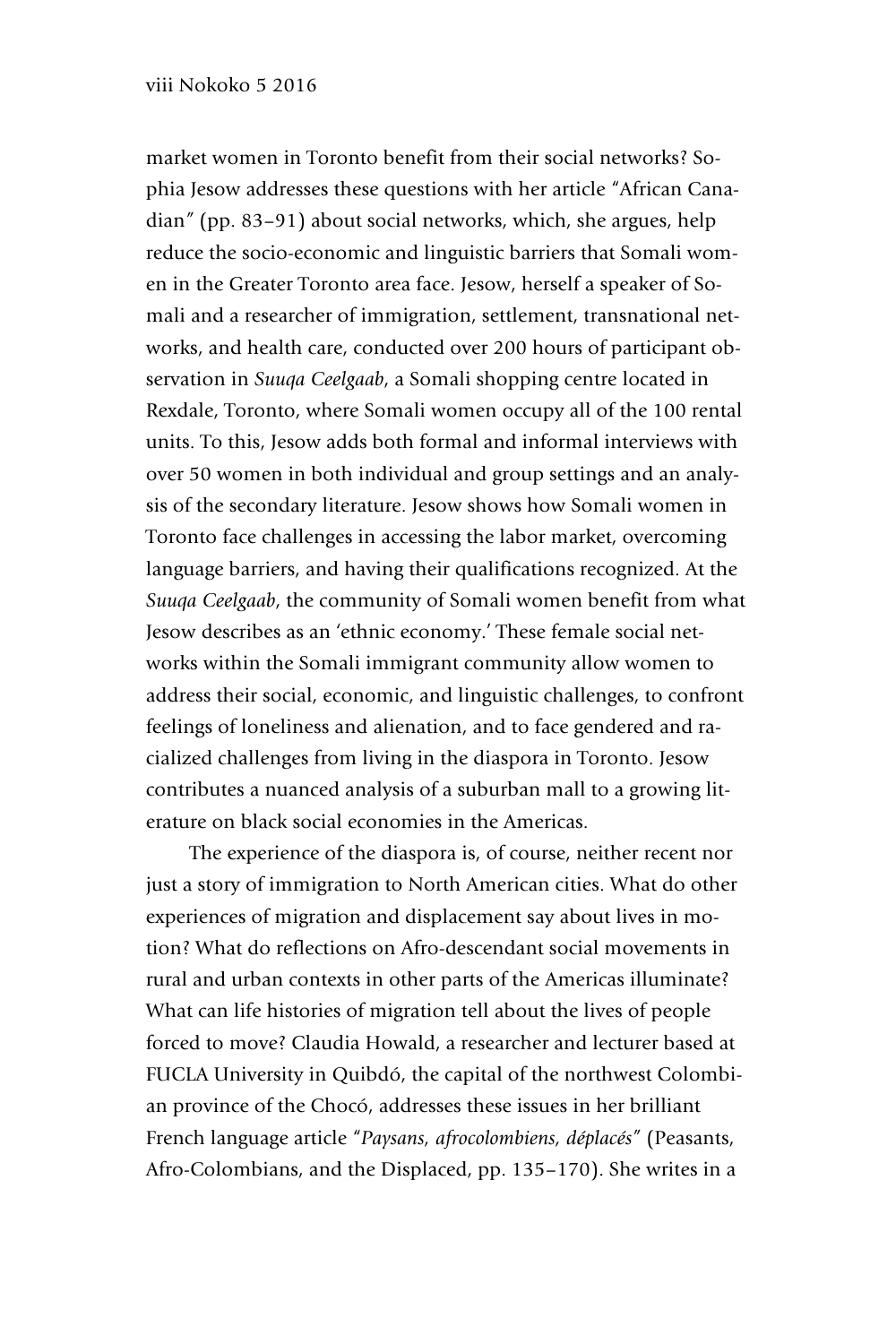nuanced way about Afro-Colombian peasant leaders displaced from rural to urban contexts in the Chocó, where the population is 90% Afro-Colombian and descended from former slave communities. Howald turns to Afro-Colombian leaders to explore how displaced rural Afro-descendent peasants arrived in the city after being forced from their land by armed conflict; many settled in the 'neighbourhood of the displaced' in Quibdó, which they call Villa España. Howald describes the role of local and international networks in responding to violence on the Lower Atrato in the 1980s and 1990s. The history Howald describes address the creation of an ethnic consciousness and political, cultural, and social-contestations using ethnography and life histories, or what she calls *trajectoire de vie*. The contribution weaves together a life history of an urban community whose population was displaced by rural war and violence in the 1990s, and formed ethnic associations after the 1991 Constitution to defend a territory wrapped up in imaginaries of ethnicity and environment. Howald brings a new perspective to ethnic communities and leadership in the Colombian Pacific, and shows how an urban community became a rallying cry for political organizing to fight for local concerns, recognition, and land claims all intertwined with particular people's lives. The article contributes to the growing literature on Afro-descendant social movements in rural and urban contexts in Latin America.

What does diaspora itself mean? How is the term deployed? How can a focus on diaspora create connections and uncover relationships, even as it renders other phenomena less important? How might film provide insight into the diasporic, migratory, and displaced identity? What does home mean? Suvi Lensu, a social scientist and an activist who works on globalization, post-colonial identity, gender, migrations, and borders, opens this issue with her phenomenal article "Filming Home, Plurality of Identity, Belonging and Homing in Transnational African Cinema" (pp. 1–34). In this article, Lensu offers a subtle discussion of transnational African cinema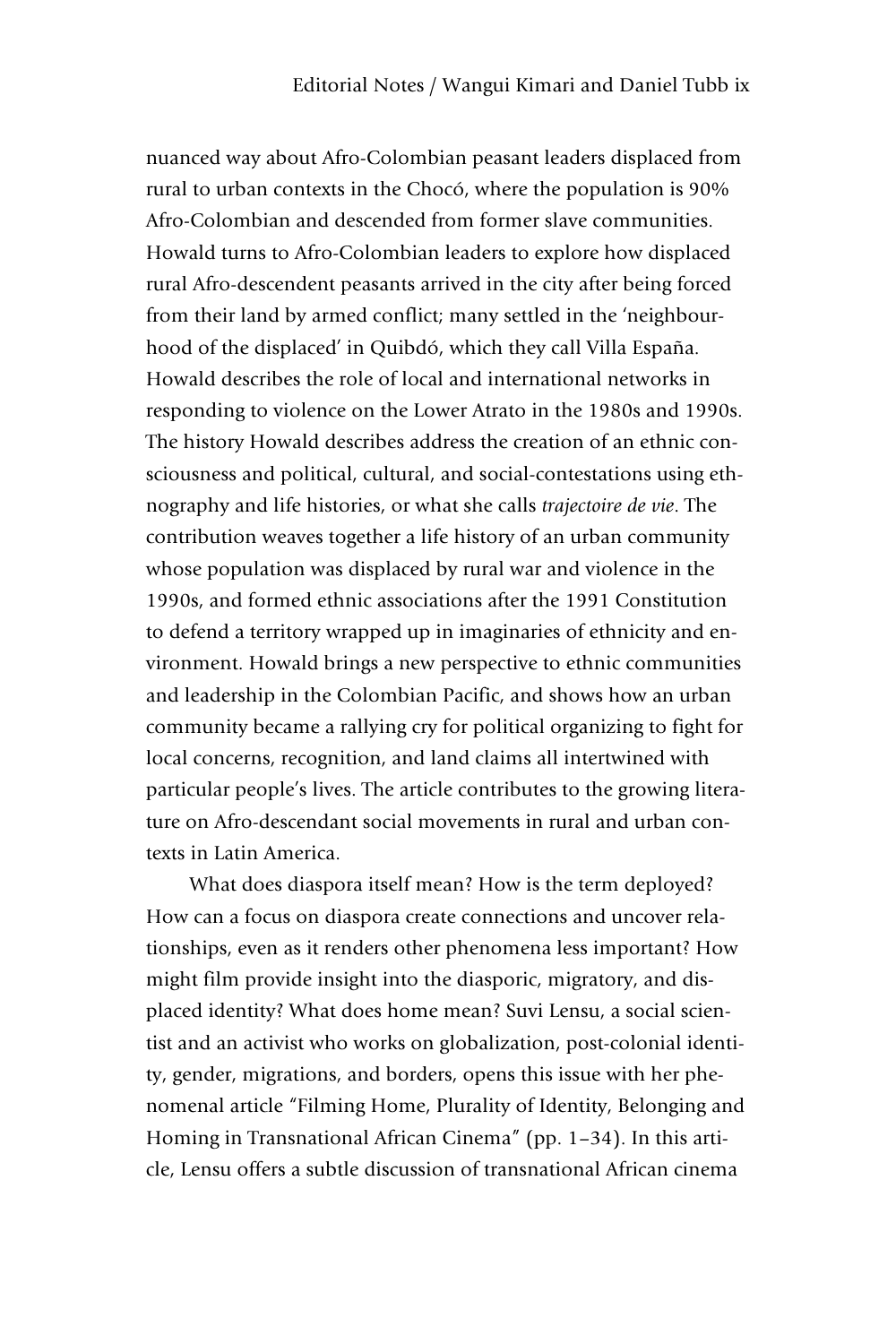using a case study of three films. Lensu meditates on the meanings of home and belonging in an increasingly transnational and multicultural world: How is home transformed and what does rootedness mean for an increasingly mobile and deterritorialized people? The article deftly tackles this meaty theme and the metaphysics of diaspora through an analysis of three 'transnational African films' which explore what home means inside and outside of that most conjured yet non-existent country—Africa. The first, *Restless Wandering* by Nouri Bouzid (2009), is one of ten short films in the *L'Afrique Vue Par* collection. *Restless Wandering* takes place in the old ruins of Tunisia; the film focuses on the interactions between a group of children and a West African *griot*—a keeper of oral cultural tradition and heritage. A security guard breaks up an exchange between the children and the *griot*, in what Lensu reads as a pan-African encounter between various colonial histories from the north and south. Tunisia becomes an appropriate setting both as home of the filmmaker Bouzid and as a transit route for illegal migrants to Europe. Lensu reads the film as a Pan-Africanist meditation set in a transit point, a way-station place of becoming diaspora, crossing borders, and going elsewhere. *That's My Face / É a Minha Cara* (USA, 2001) by African-American filmmaker Thomas Allen Harris crosses the ocean to address African spirituality and identity from New York to Tanzania to Brazil, where he takes on diasporic spirituality through *Candomblé* a religious practice with which Harris identifies strongly. *The Place in Between / Notre Étrangère* (Burkina Faso, 2009) by Sarah Bouyain is set in Bobo-Dioulasso, the second largest city of Burkina Faso, and Paris. Bouyain explores leavings and families and what Lensu reads as a transnational space, the diasporic space in which all people from multicultural backgrounds and otherwise live. Lensu's brilliant exegesis of three films becomes a meditation on African transnational cinema, the genre that Lensu locates beyond the trope of 'Africa' usually found in film, the Africa of the colonial gaze which historic and contemporary cinema continues to reproduce. The article pro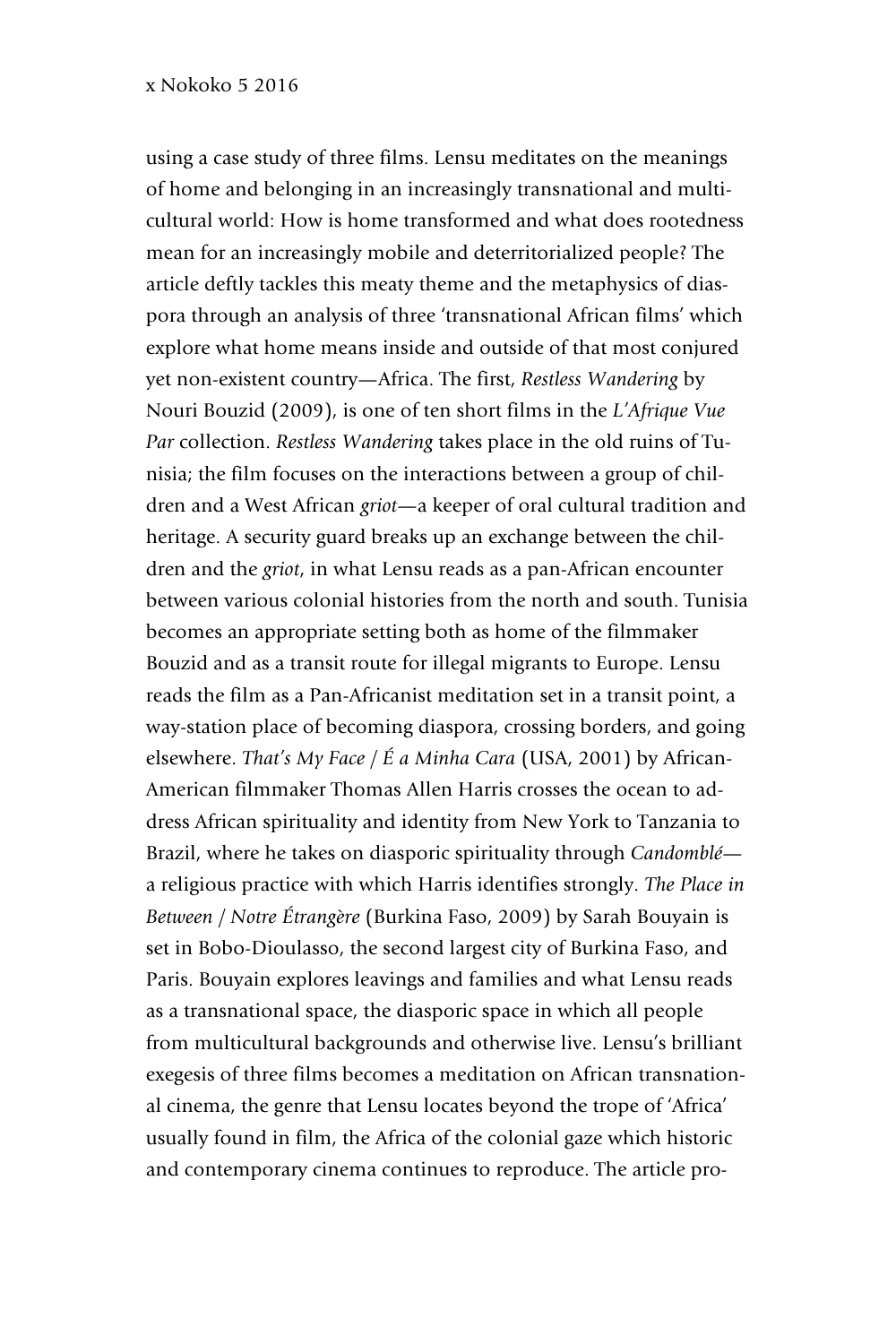vocatively explores the meaning of home, intertwined and interwoven with identity in mutually constituting ways: Home becomes a production, a process, a feeling, a psychological state of mind, a place most alive in the imagination. Lensu deftly interprets these films against the literature on nomadism, and sets the stage for a vision of lives in motion, too often forgotten in the histories of sedentary people, which ignore shifting identities, movements, and relationships between insiders and outsiders.

In conceiving this special issue, we were interested in themes of identity, of new and unexpected connections between the diaspora outside of Africa and social movement organizing, urban and rural identities, and so on. We wanted to explore how identity becomes a rallying cry for political organizing to fight for local political concerns, recognition, and land claims. How social networks forged through shared diasporic experience create forms of social solidarity. And, how the imagination of home and away leads to shifting understanding of diaspora itself. While this special issue has not been an exhaustive contribution to understanding diasporic lives, it is clear that these three articles do contribute rich perspectives.

The remainder of the articles turn to other themes. Emmanuel Avwarosuọghẹnẹ Mede, who teaches language courses at Delta State University in Nigeria and researches English and the Urhobo language in the Niger Delta region, provides a linguistic analysis of three Urhobo poems in "A Discourse Analysis of Three Selected Urhobo Oral Poems" (pp. 65–81). The 'Ile-eha' is a genre of oral poetry often performed informally in village playgrounds in the evenings as a form of recreation. This reading undertakes an analysis of three poems, and shows how they possess qualities amenable to rich textual representation. In the piece, Mede makes a compelling case for the literary value of the poetry itself, even as many aspects of the oral performances are untranslatable to English, because they convey nuanced sensations of color, smell, and texture in ways unique to Urhobo poetry.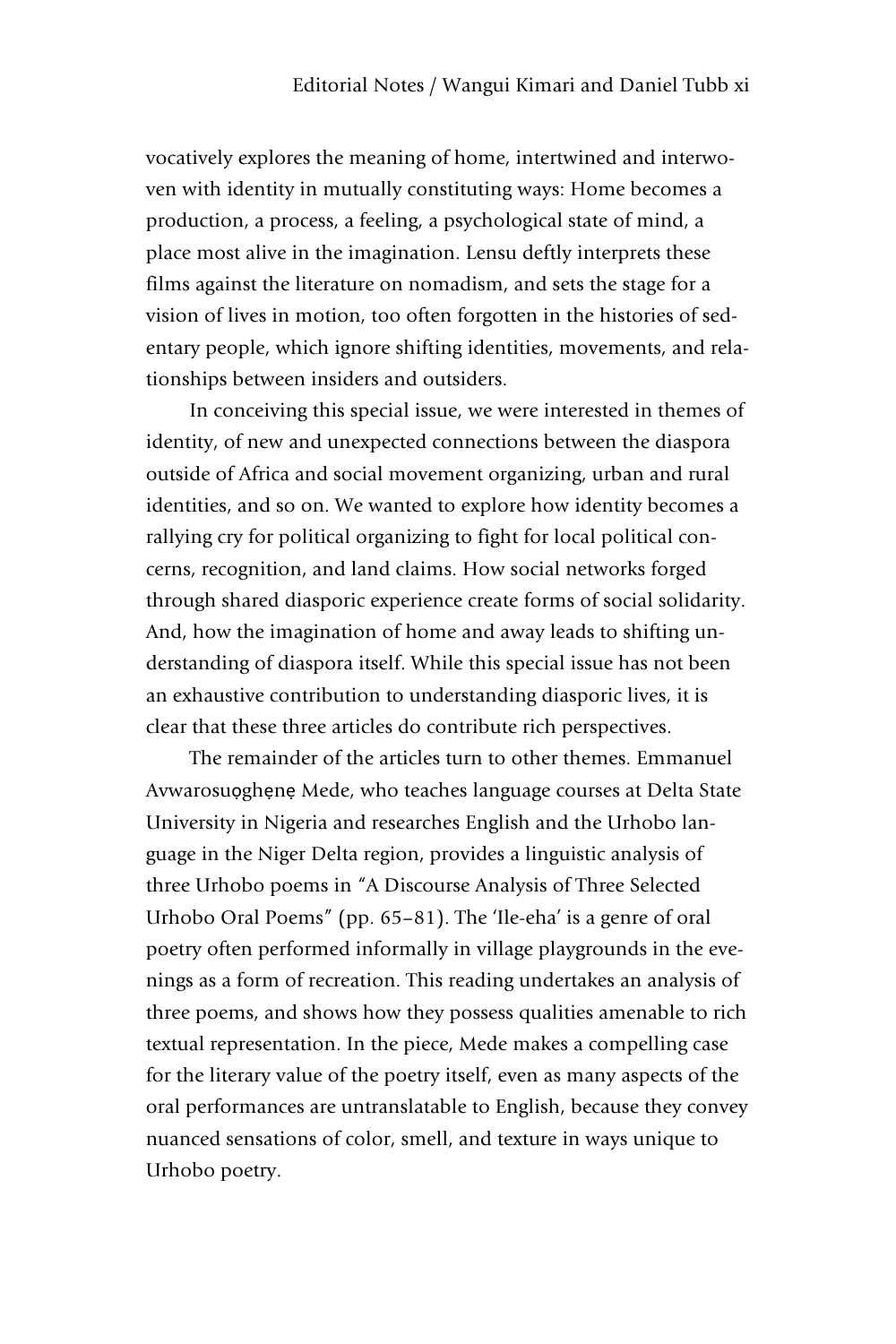Peter Emuejevoke Omoko, who teaches English at Delta State College of Physical Education in Mosogar, Nigeria and who studies translation and folklore, offers another analysis from Urhoboland through a study of a dramatic performance in his rich description of "The Dramatic and Poetic Contents of the Idju Festival of the Agbarha-Ame People of Warri" (pp. 93-122). Omoko describes the biannual festival with its intense ritualistic activities, a war duel, and a war dance. Omoko argues that the festival is an important cultural dramatic practice, understandable within its own worldview and aesthetics. The festival is a cultural event and an art performance with human and spiritual components, whose drama and poetry emerge to create an identity. Omoko argues that the festival performance contributes to an emerging heritage in Nigeria and Urhoboland amenable to analysis as a dramatic performance.

Brittany M. Hopkin, who researches post-colonial criticism, human rights, decolonization, and violence, race, and gender, addresses genocidal violence in Rwanda. Despite the fact that her article *"*Black against black, blood against blood" (pp. 34–64) addresses the oft-written subject of the Rwandan genocide, Hopkin undertakes a brilliant review essay which makes a compelling case that the 1994 genocidal violence in Rwanda can be traced to deep colonial histories of Belgian colonization. Hopkin details how the Belgians created tensions between Tutsi and the Hutus; the former being who the colonial 'masters' created as the ideal ruler, and the latter the ruled. Hopkin argues this fueled later to a post-colonial violence, the ferocity of which culminated in the genocide. The incompetence of the United Nations and the imperial countries makes the colonial ideology clear, and fanned the tensions between Hutu and Tutsi, leading to the genocide. Hopkin makes a provocative argument, her prose is lucid, and she leaves us to ponder how disturbing legacies of colonialism lead to violence.

Heather Donkers, a law student at Osgoode Hall in Toronto, offers "Is Surveillance the Solution?" (pp. 123–134),. Her brief contri